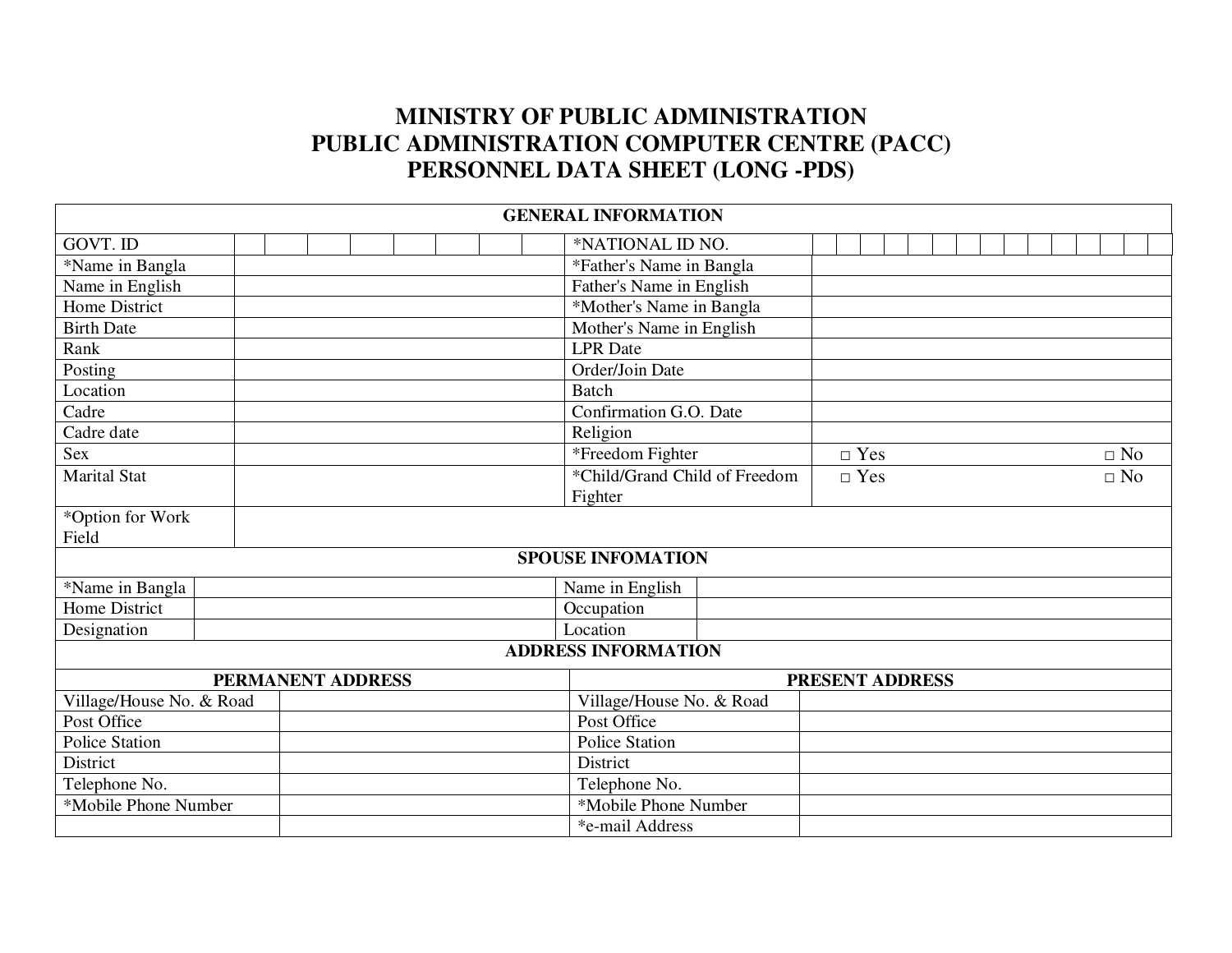| <b>GOVT. ID</b>     |              |                             |  |                          |                       |                             |       |                                     |        |        |    |                      |             |
|---------------------|--------------|-----------------------------|--|--------------------------|-----------------------|-----------------------------|-------|-------------------------------------|--------|--------|----|----------------------|-------------|
|                     |              |                             |  |                          |                       | <b>CHILDREN INFORMATION</b> |       |                                     |        |        |    |                      |             |
|                     |              | *Name in Bangla             |  |                          | Name in English       |                             |       |                                     |        |        |    | <b>Birth Date</b>    | <b>Sex</b>  |
|                     |              |                             |  |                          |                       |                             |       |                                     |        |        |    |                      |             |
|                     |              |                             |  |                          |                       |                             |       |                                     |        |        |    |                      |             |
|                     |              |                             |  |                          |                       |                             |       |                                     |        |        |    |                      |             |
|                     |              |                             |  |                          |                       |                             |       |                                     |        |        |    |                      |             |
|                     |              | <b>LANGUAGE INFORMATION</b> |  |                          |                       |                             |       | <b>VESTING OF MAGISTERIAL POWER</b> |        |        |    |                      |             |
| Language            | Read         | Write                       |  | Speak                    |                       |                             | Power |                                     |        |        |    | Date of Notification |             |
|                     |              |                             |  |                          |                       |                             |       |                                     |        |        |    |                      |             |
|                     |              |                             |  |                          |                       |                             |       |                                     |        |        |    |                      |             |
|                     |              |                             |  |                          |                       |                             |       |                                     |        |        |    |                      |             |
|                     |              |                             |  |                          |                       |                             |       |                                     |        |        |    |                      |             |
|                     |              |                             |  |                          |                       | EDUCATONAL QUALIFICATION    |       |                                     |        |        |    |                      |             |
|                     |              |                             |  |                          |                       |                             |       |                                     |        |        |    |                      | Distinction |
| Name of Institution |              |                             |  | <b>Principal Subject</b> |                       | Degree                      |       | Passing Year                        | Result |        |    | <b>GPA/CGPA</b>      |             |
|                     |              |                             |  |                          |                       |                             |       |                                     |        |        |    |                      |             |
|                     |              |                             |  |                          |                       |                             |       |                                     |        |        |    |                      |             |
|                     |              |                             |  |                          |                       |                             |       |                                     |        |        |    |                      |             |
|                     |              |                             |  |                          |                       |                             |       |                                     |        |        |    |                      |             |
|                     |              |                             |  |                          |                       |                             |       |                                     |        |        |    |                      |             |
|                     |              |                             |  |                          |                       |                             |       |                                     |        |        |    |                      |             |
|                     |              |                             |  |                          |                       |                             |       |                                     |        |        |    |                      |             |
|                     |              |                             |  |                          | <b>LOCAL TRAINING</b> |                             |       |                                     |        |        |    |                      |             |
|                     | Course Title |                             |  |                          | Institution           |                             |       | *Location                           |        | Period |    | Grade                | Position    |
|                     |              |                             |  |                          |                       |                             |       |                                     | From   |        | To |                      |             |
|                     |              |                             |  |                          |                       |                             |       |                                     |        |        |    |                      |             |
|                     |              |                             |  |                          |                       |                             |       |                                     |        |        |    |                      |             |
|                     |              |                             |  |                          |                       |                             |       |                                     |        |        |    |                      |             |
|                     |              |                             |  |                          |                       |                             |       |                                     |        |        |    |                      |             |
|                     |              |                             |  |                          |                       |                             |       |                                     |        |        |    |                      |             |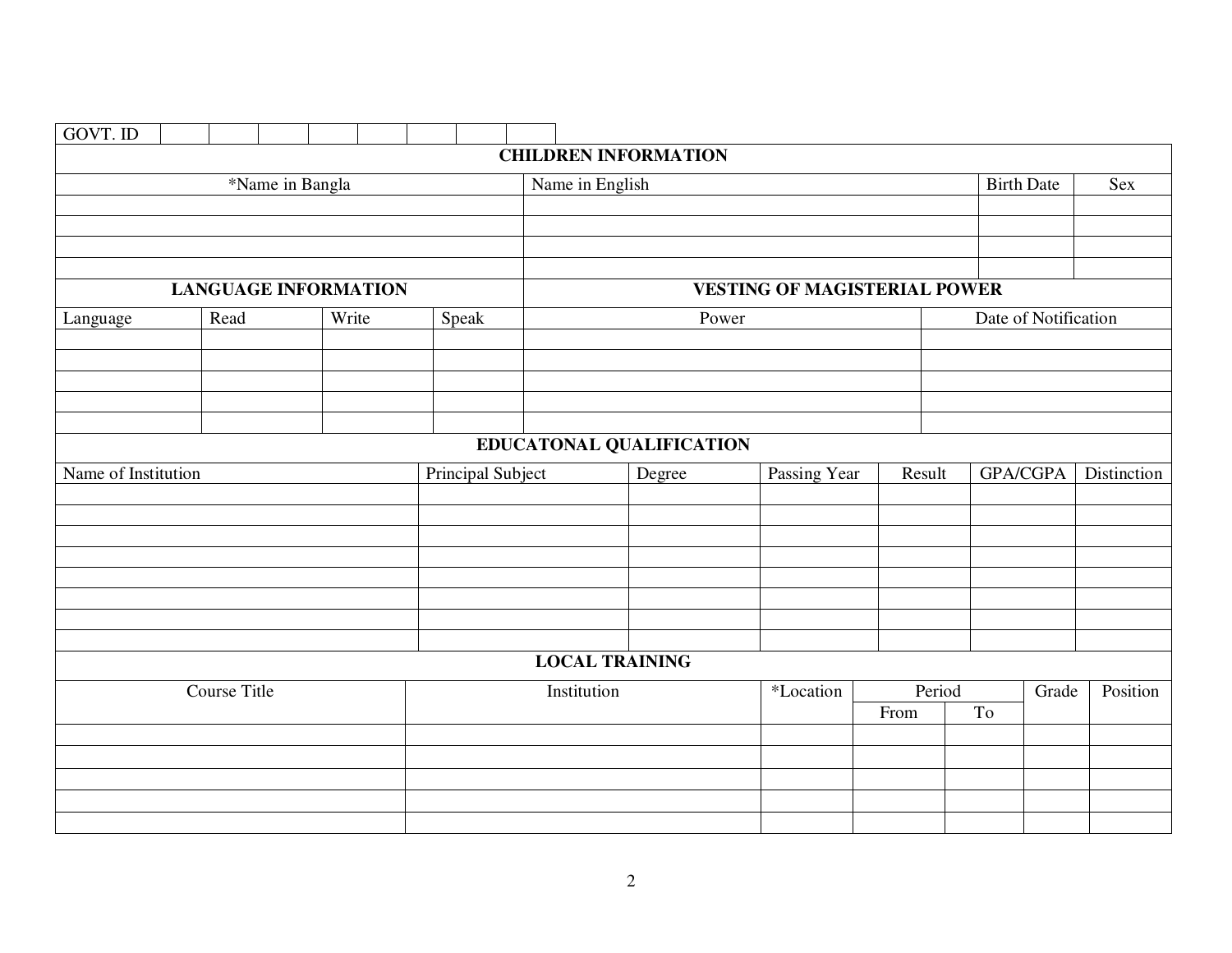| GOVT. ID |         |              |  |  |  |                         |         |         |        |        |       |          |
|----------|---------|--------------|--|--|--|-------------------------|---------|---------|--------|--------|-------|----------|
|          |         |              |  |  |  |                         |         |         |        |        |       |          |
|          |         |              |  |  |  |                         |         |         |        |        |       |          |
|          |         |              |  |  |  |                         |         |         |        |        |       |          |
|          |         |              |  |  |  |                         |         |         |        |        |       |          |
|          |         |              |  |  |  |                         |         |         |        |        |       |          |
|          |         |              |  |  |  |                         |         |         |        |        |       |          |
|          |         |              |  |  |  |                         |         |         |        |        |       |          |
|          |         |              |  |  |  |                         |         |         |        |        |       |          |
|          |         |              |  |  |  | <b>FOREIGN TRAINING</b> |         |         |        |        |       |          |
|          |         | Course Title |  |  |  | Institution             | Country |         | Period |        | Grade | Position |
|          |         |              |  |  |  |                         |         | From    | To     |        |       |          |
|          |         |              |  |  |  |                         |         |         |        |        |       |          |
|          |         |              |  |  |  |                         |         |         |        |        |       |          |
|          |         |              |  |  |  |                         |         |         |        |        |       |          |
|          |         |              |  |  |  |                         |         |         |        |        |       |          |
|          |         |              |  |  |  |                         |         |         |        |        |       |          |
|          |         |              |  |  |  |                         |         |         |        |        |       |          |
|          |         |              |  |  |  | <b>FOREIGN TRAVEL</b>   |         |         |        |        |       |          |
|          | Country |              |  |  |  | Purpose                 |         |         |        | Period |       |          |
|          |         |              |  |  |  |                         |         |         | From   |        |       | To       |
|          |         |              |  |  |  |                         |         |         |        |        |       |          |
|          |         |              |  |  |  |                         |         |         |        |        |       |          |
|          |         |              |  |  |  |                         |         |         |        |        |       |          |
|          |         |              |  |  |  |                         |         |         |        |        |       |          |
|          |         |              |  |  |  |                         |         |         |        |        |       |          |
|          |         |              |  |  |  | <b>POSTING ABROD</b>    |         |         |        |        |       |          |
|          | Post    |              |  |  |  | Organization            |         | Country |        | Period |       |          |
|          |         |              |  |  |  |                         |         |         | From   |        |       | To       |
|          |         |              |  |  |  |                         |         |         |        |        |       |          |
|          |         |              |  |  |  |                         |         |         |        |        |       |          |
|          |         |              |  |  |  |                         |         |         |        |        |       |          |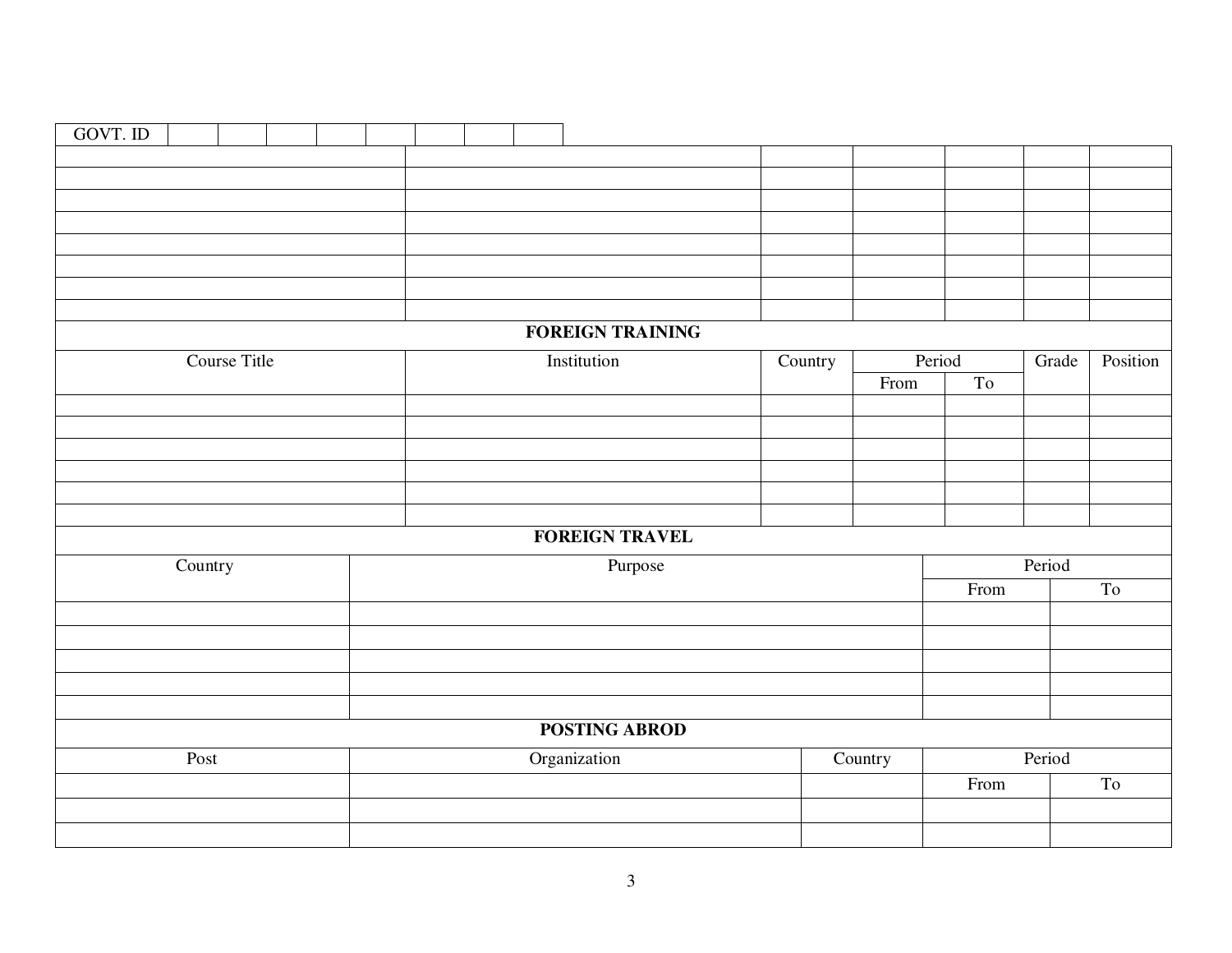| GOVT. ID     |                  |                |           |          |  |  |                          |                                                    |      |                     |
|--------------|------------------|----------------|-----------|----------|--|--|--------------------------|----------------------------------------------------|------|---------------------|
|              |                  |                |           |          |  |  |                          | ADDITIONAL PROFESIONAL QUALIFICATION               |      |                     |
|              |                  |                |           |          |  |  |                          |                                                    |      |                     |
|              |                  |                |           |          |  |  |                          |                                                    |      |                     |
|              |                  |                |           |          |  |  |                          |                                                    |      |                     |
|              |                  |                |           |          |  |  |                          |                                                    |      |                     |
|              |                  |                |           |          |  |  |                          |                                                    |      |                     |
|              |                  |                |           |          |  |  |                          |                                                    |      |                     |
|              |                  |                |           |          |  |  |                          |                                                    |      |                     |
|              |                  |                |           |          |  |  | <b>PUBLICATION</b>       |                                                    |      |                     |
| <b>Books</b> | Periodicals      |                | Monograph | Journals |  |  |                          | Name of Publication                                |      | Date                |
|              |                  |                |           |          |  |  |                          |                                                    |      |                     |
|              |                  |                |           |          |  |  |                          |                                                    |      |                     |
|              |                  |                |           |          |  |  |                          |                                                    |      |                     |
|              |                  |                |           |          |  |  |                          |                                                    |      |                     |
|              |                  |                |           |          |  |  | <b>HONOURS AND AWARD</b> |                                                    |      |                     |
|              |                  |                |           |          |  |  |                          |                                                    |      |                     |
|              |                  | Title of Award |           |          |  |  |                          | Ground                                             |      | Date                |
|              |                  |                |           |          |  |  |                          |                                                    |      |                     |
|              |                  |                |           |          |  |  |                          |                                                    |      |                     |
|              |                  |                |           |          |  |  |                          |                                                    |      |                     |
|              |                  |                |           |          |  |  |                          | OTHER SERVICES (PRIOR CIVILIAN GAZETTED POST/RANK) |      |                     |
|              | Name of Employer |                |           | Address  |  |  | Type of service          | Position                                           |      | Period              |
|              |                  |                |           |          |  |  |                          |                                                    | From | $\operatorname{To}$ |
|              |                  |                |           |          |  |  |                          |                                                    |      |                     |
|              |                  |                |           |          |  |  |                          |                                                    |      |                     |
|              |                  |                |           |          |  |  |                          |                                                    |      |                     |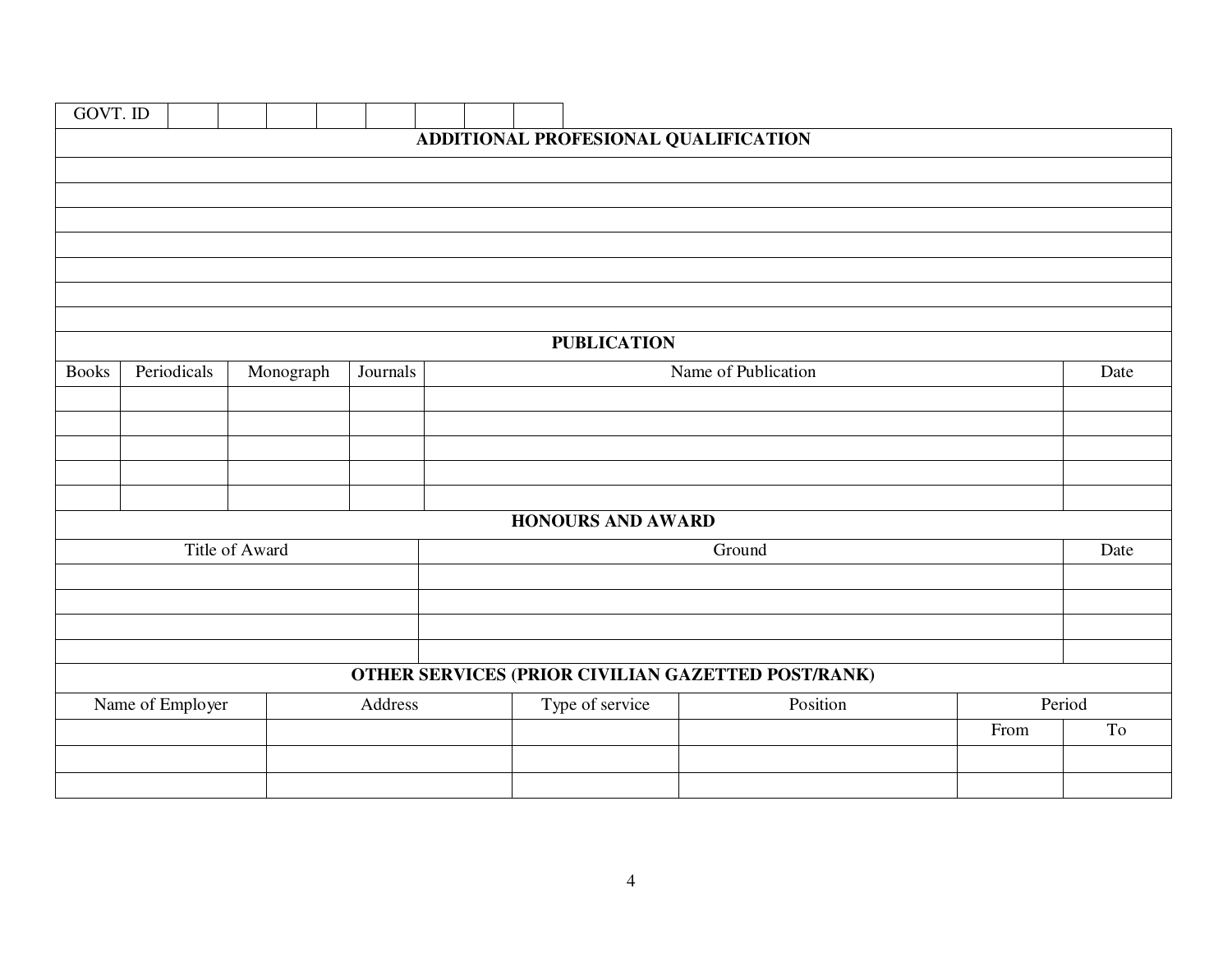| GOVT. ID              |          |  |      |               |                  |  |  |                                                                         |                                |  |                                            |                     |           |
|-----------------------|----------|--|------|---------------|------------------|--|--|-------------------------------------------------------------------------|--------------------------------|--|--------------------------------------------|---------------------|-----------|
|                       |          |  |      |               |                  |  |  |                                                                         | <b>SERVICE HISTORY</b>         |  |                                            |                     |           |
| Date of Govt. Service |          |  |      |               | Date of Gazetted |  |  |                                                                         |                                |  | <b>Encadrement Date</b>                    | Notional Seniority  | Cadre     |
|                       |          |  |      |               |                  |  |  |                                                                         |                                |  |                                            |                     |           |
|                       |          |  |      |               |                  |  |  |                                                                         |                                |  |                                            |                     |           |
|                       |          |  |      |               |                  |  |  |                                                                         |                                |  |                                            |                     |           |
|                       |          |  |      |               |                  |  |  |                                                                         | *LEAVE (except CL) PARTICULARS |  |                                            |                     |           |
|                       |          |  |      | Type of Leave |                  |  |  |                                                                         |                                |  | From                                       | To                  | Duration  |
|                       |          |  |      |               |                  |  |  |                                                                         |                                |  |                                            |                     |           |
|                       |          |  |      |               |                  |  |  |                                                                         |                                |  |                                            |                     |           |
|                       |          |  |      |               |                  |  |  |                                                                         | PROMOTION PARTICULARS          |  |                                            |                     |           |
|                       |          |  | Rank |               |                  |  |  |                                                                         | Promotion Date                 |  | G.O. Date                                  | Nature of Promotion | Pay Scale |
|                       |          |  |      |               |                  |  |  |                                                                         |                                |  |                                            |                     |           |
|                       |          |  |      |               |                  |  |  |                                                                         |                                |  |                                            |                     |           |
|                       |          |  |      |               |                  |  |  |                                                                         |                                |  |                                            |                     |           |
|                       |          |  |      |               |                  |  |  |                                                                         |                                |  |                                            |                     |           |
|                       |          |  |      |               |                  |  |  |                                                                         |                                |  |                                            |                     |           |
|                       |          |  |      |               |                  |  |  |                                                                         |                                |  | *DISCIPLINARY ACTIONS/CRIMINAL PROSECUTION |                     |           |
| Category              |          |  |      | Description   |                  |  |  | <b>Present Status</b><br>(P.I/R.P/ Judgment/<br>Appeal/Review/Revision) |                                |  | Judgment                                   | Final Judgment      | Remarks   |
| Departmental          |          |  |      |               |                  |  |  |                                                                         |                                |  |                                            |                     |           |
|                       |          |  |      |               |                  |  |  |                                                                         |                                |  |                                            |                     |           |
| Anticorruption        |          |  |      |               |                  |  |  |                                                                         |                                |  |                                            |                     |           |
|                       |          |  |      |               |                  |  |  |                                                                         |                                |  |                                            |                     |           |
|                       | Criminal |  |      |               |                  |  |  |                                                                         |                                |  |                                            |                     |           |
|                       |          |  |      |               |                  |  |  |                                                                         |                                |  |                                            |                     |           |

\* P.I- Primary Inquiry, R.P- Regular Proceeding